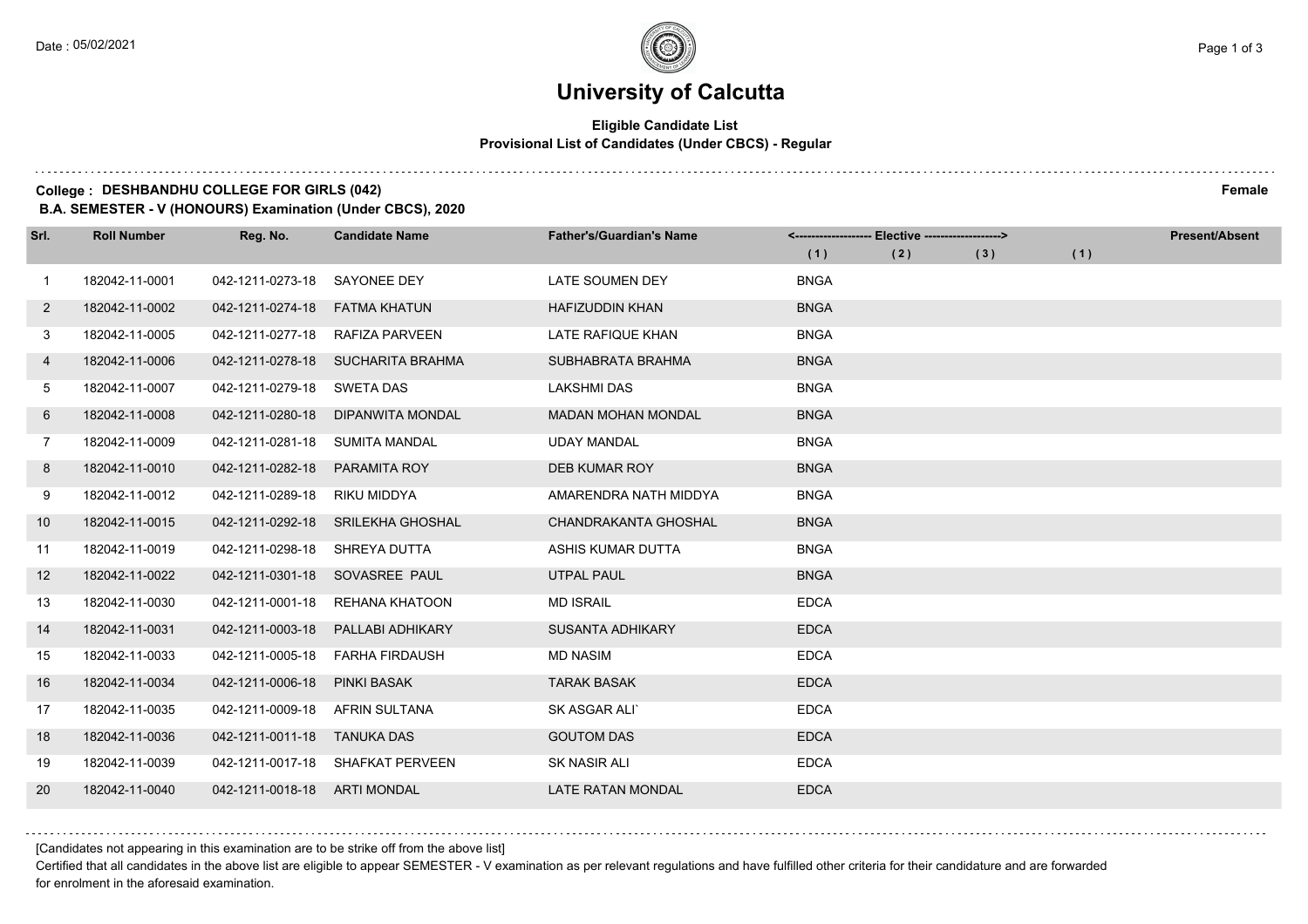# **University of Calcutta**

#### **Eligible Candidate List Provisional List of Candidates (Under CBCS) - Regular**

### **College : DESHBANDHU COLLEGE FOR GIRLS (042) Female**

**B.A. SEMESTER - V (HONOURS) Examination (Under CBCS), 2020**

| Srl. | <b>Roll Number</b> | Reg. No.                      | <b>Candidate Name</b>            | <b>Father's/Guardian's Name</b> | <-------------------- Elective -------------------> |     |     |     | <b>Present/Absent</b> |
|------|--------------------|-------------------------------|----------------------------------|---------------------------------|-----------------------------------------------------|-----|-----|-----|-----------------------|
|      |                    |                               |                                  |                                 | (1)                                                 | (2) | (3) | (1) |                       |
| 21   | 182042-11-0045     | 042-1211-0024-18              | ALISHA KHATOON                   | SK ABUL HASAN                   | <b>EDCA</b>                                         |     |     |     |                       |
| 22   | 182042-11-0046     | 042-1211-0025-18              | JAITA DAS                        | <b>MANTU DAS</b>                | <b>EDCA</b>                                         |     |     |     |                       |
| 23   | 182042-11-0048     |                               | 042-1211-0027-18 ANICHA KHATOON  | <b>MD MUSLIM SHAIK</b>          | <b>EDCA</b>                                         |     |     |     |                       |
| 24   | 182042-11-0049     |                               | 042-1211-0029-18 SHIMRAN KHATOON | ABDUL SARIA SAPUR               | <b>EDCA</b>                                         |     |     |     |                       |
| 25   | 182042-11-0050     | 042-1211-0030-18              | <b>SUSMITA MONDAL</b>            | <b>SAMIR MONDAL</b>             | <b>EDCA</b>                                         |     |     |     |                       |
| 26   | 182042-11-0052     | 042-1211-0034-18 ANITA MITRA  |                                  | <b>MANORANJAN MITRA</b>         | <b>EDCA</b>                                         |     |     |     |                       |
| 27   | 182042-11-0056     | 042-1212-0002-18 SWATI BISWAS |                                  | <b>TARAK BISWAS</b>             | <b>EDCA</b>                                         |     |     |     |                       |
| 28   | 182042-11-0057     |                               | 042-1212-0007-18 SRABANI MONDAL  | <b>JAGADISH MONDAL</b>          | <b>EDCA</b>                                         |     |     |     |                       |
| 29   | 182042-11-0058     | 042-1212-0008-18              | <b>BANDANA ROY</b>               | NARENDRANATH ROY                | <b>EDCA</b>                                         |     |     |     |                       |
| 30   | 182042-11-0061     | 042-1212-0028-18              | <b>TANUSREE NASKAR</b>           | <b>KARTICK NASKAR</b>           | <b>EDCA</b>                                         |     |     |     |                       |
| 31   | 182042-11-0062     | 042-1212-0032-18              | PRITI GAYEN                      | <b>JADAB GAYEN</b>              | <b>EDCA</b>                                         |     |     |     |                       |
| 32   | 182042-11-0066     | 042-1215-0016-18              | <b>NAJIYA KALAM</b>              | <b>MD KALAMUDDIN</b>            | <b>EDCA</b>                                         |     |     |     |                       |
| 33   | 182042-11-0067     | 042-1211-0060-18              | <b>TAMASHA SAHA</b>              | SOMNATH SAHA                    | <b>ENGA</b>                                         |     |     |     |                       |
| 34   | 182042-11-0070     | 042-1211-0065-18              | <b>KRITTIKA KESHRI</b>           | <b>RAJESH KUMAR KESHRI</b>      | <b>ENGA</b>                                         |     |     |     |                       |
| 35   | 182042-11-0076     | 042-1211-0071-18              | <b>ISHITA MAZUMDAR</b>           | <b>TUSHAR KANTI MAZUMDAR</b>    | <b>ENGA</b>                                         |     |     |     |                       |
| 36   | 182042-11-0079     | 042-1211-0074-18              | <b>TANUSKA CHATTERJEE</b>        | KALLOL CHATTERJEE               | <b>ENGA</b>                                         |     |     |     |                       |
| 37   | 182042-11-0080     | 042-1211-0076-18              | NAZIA KHATOON                    | <b>ANWAR HOSSAIN</b>            | <b>ENGA</b>                                         |     |     |     |                       |
| 38   | 182042-11-0081     | 042-1211-0077-18              | <b>BHASWATI SANYAL</b>           | <b>BHABANANDA SANYAL</b>        | <b>ENGA</b>                                         |     |     |     |                       |
| 39   | 182042-11-0083     | 042-1211-0079-18              | <b>DEBOLINA CHATTERJEE</b>       | <b>RANTOSH CHATTERJEE</b>       | <b>ENGA</b>                                         |     |     |     |                       |
| 40   | 182042-11-0092     | 042-1212-0075-18 SUPARNA BAIN |                                  | <b>SANJAY BAIN</b>              | <b>ENGA</b>                                         |     |     |     |                       |

[Candidates not appearing in this examination are to be strike off from the above list]

Certified that all candidates in the above list are eligible to appear SEMESTER - V examination as per relevant regulations and have fulfilled other criteria for their candidature and are forwarded for enrolment in the aforesaid examination.

. . . . . . . . . .